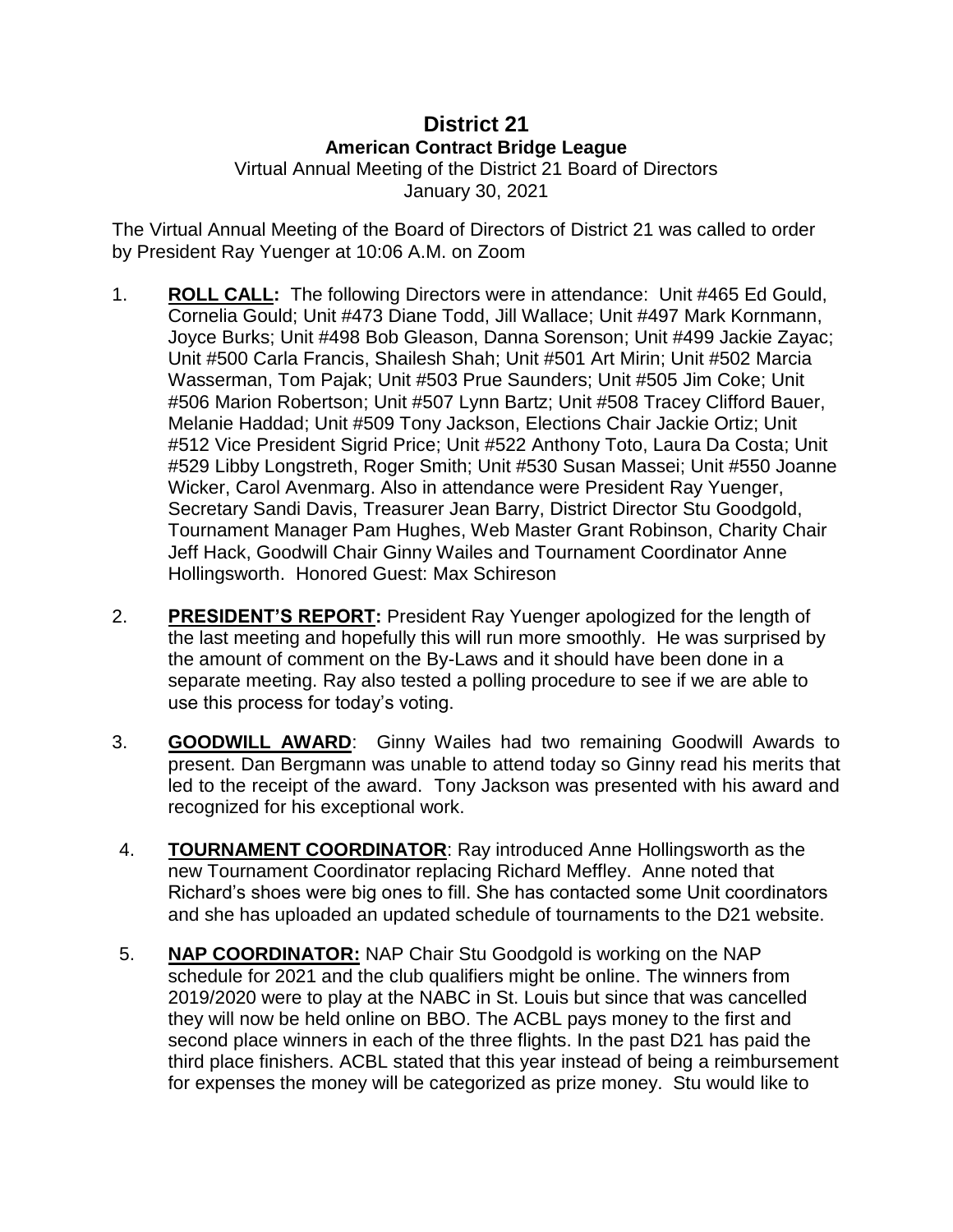know if D21 will do the same for third place finishers. The total this will cost District 21 is \$1200. This will come to a vote later in this meeting.

- 6. **YOUTH BRIDGE**: Ray reported that no funds were distributed as grants for the 2020 Summer Youth NABC because it was cancelled. This year he believes it will again be cancelled but no announcement has been made. He is studying whether there are better ways the money could be spent.
- 7. **D21 WEBSITE**: Grant Robinson said there is not much going on but he continues to update any new information he receives. Ray commented that Grant has been especially helpful in getting out the information about the CA Niteclub 99er games.
- 8. **SOCIAL MEDIA**: Tracey Clifford Bauer thanked Stu for continuing to send her special interest stories about rank advancements.
- 9. **OLD BUSINESS: BY-LAWS**: Ray said there was one last topic which was tabled at the 1/9/21 meeting. Discussion of the change to terms of all officers from a one year term to two year terms was discussed. Some felt that it is not a problem holding annual elections and see no reason to change it. Others felt that it allows the opportunity for the President to complete the issues they started the previous term. It was noted that if you take a year off from the office then one could run again. Some felt it did not open up the offices for new ideas and less new leadership.

**\*\*MOVED:** Shall the election of officers be changed from one year term to a two year term?

## **MOTION TO EXTEND TERMS FAILED**

- 10. **ELECTION OF OFFICERS**: Ray Yuenger conducted the election of officers for 2021 due to Zoom connection problems of Nominating Chair Jackie Ortiz. Sandi Davis is running for Secretary. There were no nominations from the floor. Sandi Davis was elected by acclamation. Jean Barry is running for Treasurer. There were no nominations from the floor. Jean Barry was elected by acclamation. Sigrid Price is running for Vice President. There were no nominations from the floor. Sigrid Price was elected by acclamation. Ray Yuenger is running for President. Tracey Clifford Bauer was nominated from the floor. Each candidate was given the opportunity to state their qualifications. A weighted vote was conducted and Tracey Clifford Bauer was elected by a vote of 35.5 to 32.5.
- 2. **PRESIDENT'S REPORT (continued):** Ray updated the Directors on the status of the van. Following paperwork and payment the District now owns the van. The title has been received.
- 11. **ELECTION OF REPRESENTATIVES TO THE BOARD OF GOVERNORS OF THE ACBL:** Three candidates were interested in this position and two seats are available. Anne Hollingsworth, Max Schireson and Jackie Zayac were each given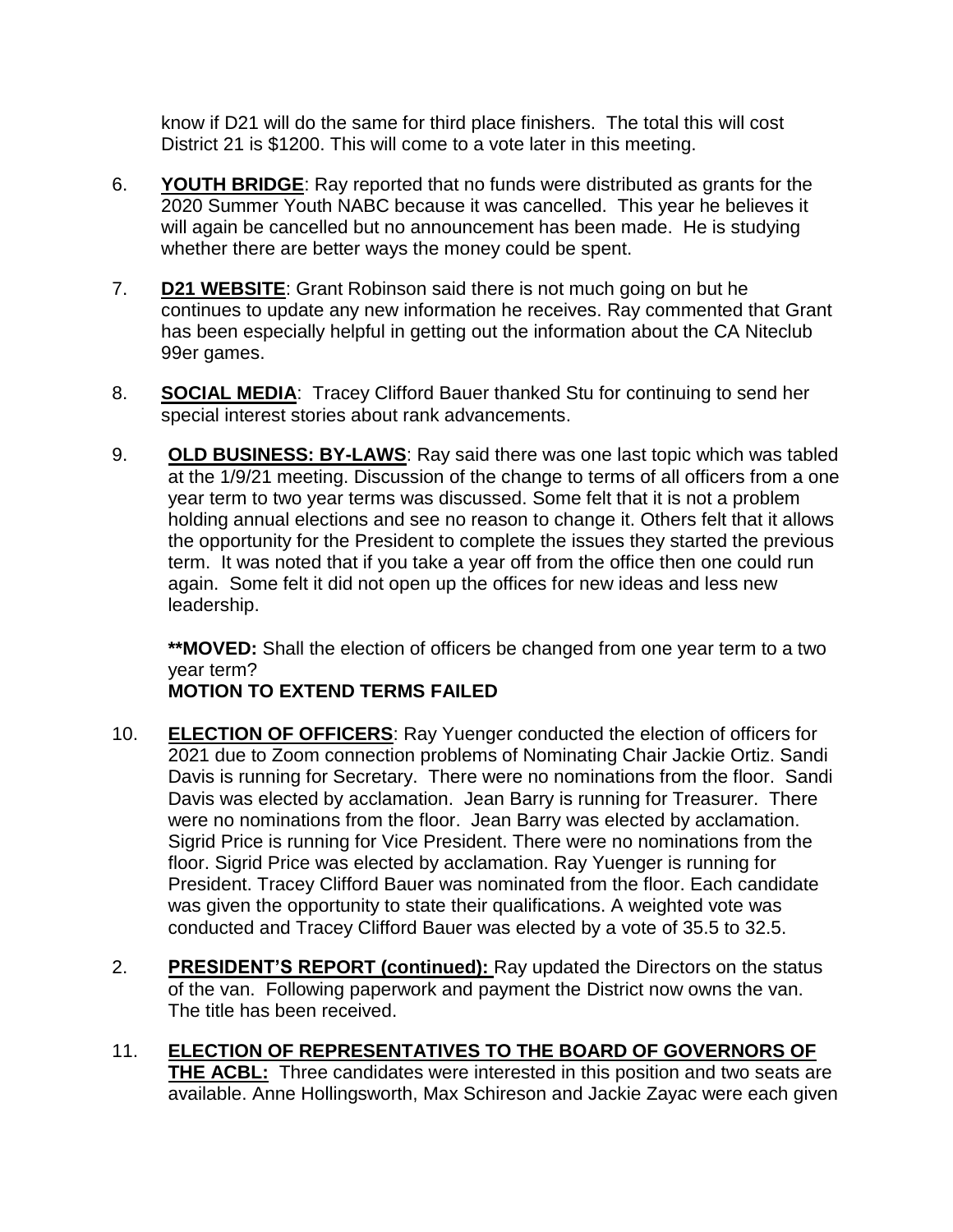the opportunity to present their qualifications. A weighted vote was conducted and Anne Hollingsworth and Jackie Zayac were elected. Based on vote totals Anne Hollingsworth will serve the two year position vacated by Richard Meffley's passing and Jackie Zayac will fulfill the one year position vacated by Stu Goodgold's election as District Director to ACBL.

## 5. **NAP COORDINATOR (continued)**:

**\*\*MOVED:** Shall the District pay third place finishers in the NAP \$1200 as in past years?

**MOTION TO DISTRIBUTE FUNDS CARRIED BY A VOTE OF 43 - 15**

13. **CHARITY:** Ray stated that D21 traditionally gives \$5,000 to charities each year. Since we are receiving no income from cancelled Regional events which help fund this disbursement, a decision needs to be made if this will continue this year. Charity Chair Jeff Hack added that this should be based on our treasury funds and asked Jean to respond to this issue. Jean noted our income is \$0 this year and our interest is down and we still have expenses to cover. Jeff recommended that since we do not know how long this pandemic is going to last that we suspend distribution of charitable funds this year. Jackie Zayac noted that ACBL suspended their charity disbursements for this year.

**\*\*MOVED**: Shall the District accept nominations and continue the \$5,000 distribution this year **MOTION TO DISTRIBUTE FUNDS FAILED BY A VOTE OF 43 – 25**

14. **NEW BUSINESS**: Monterey has a lease that inadvertently named D21 ACBL as the leaseholder instead of the Monterey Unit. Susan Massei said she has spoken with the IRS and the CA Franchise Tax Board about getting this corrected. She spoke with the landlord and they are looking at new documents received to try and correct this without the assistance of the District. The motion that was to be made will be tabled to allow time for resolution by the Unit. It was agreed that discussion of this has been temporarily suspended.

**\*\* MOTION**: The Monterey Unit lease issue will be tabled **MOTION CARRIED**

**NEW BUSINESS:** Related to the Monterey lease issue, a discovery was made that D21 IRS filings are not correctly named as separate units. Ray asked Lynn Bartz to look at this issue and she has drafted a letter to make corrections. She also will fill out the 990 forms. It was agreed by universal consent for her to continue with the task. Lynn clarified that this applies only to Units for which the District files returns and not all Units. The Nevada Units and several CA Units file their own tax returns.